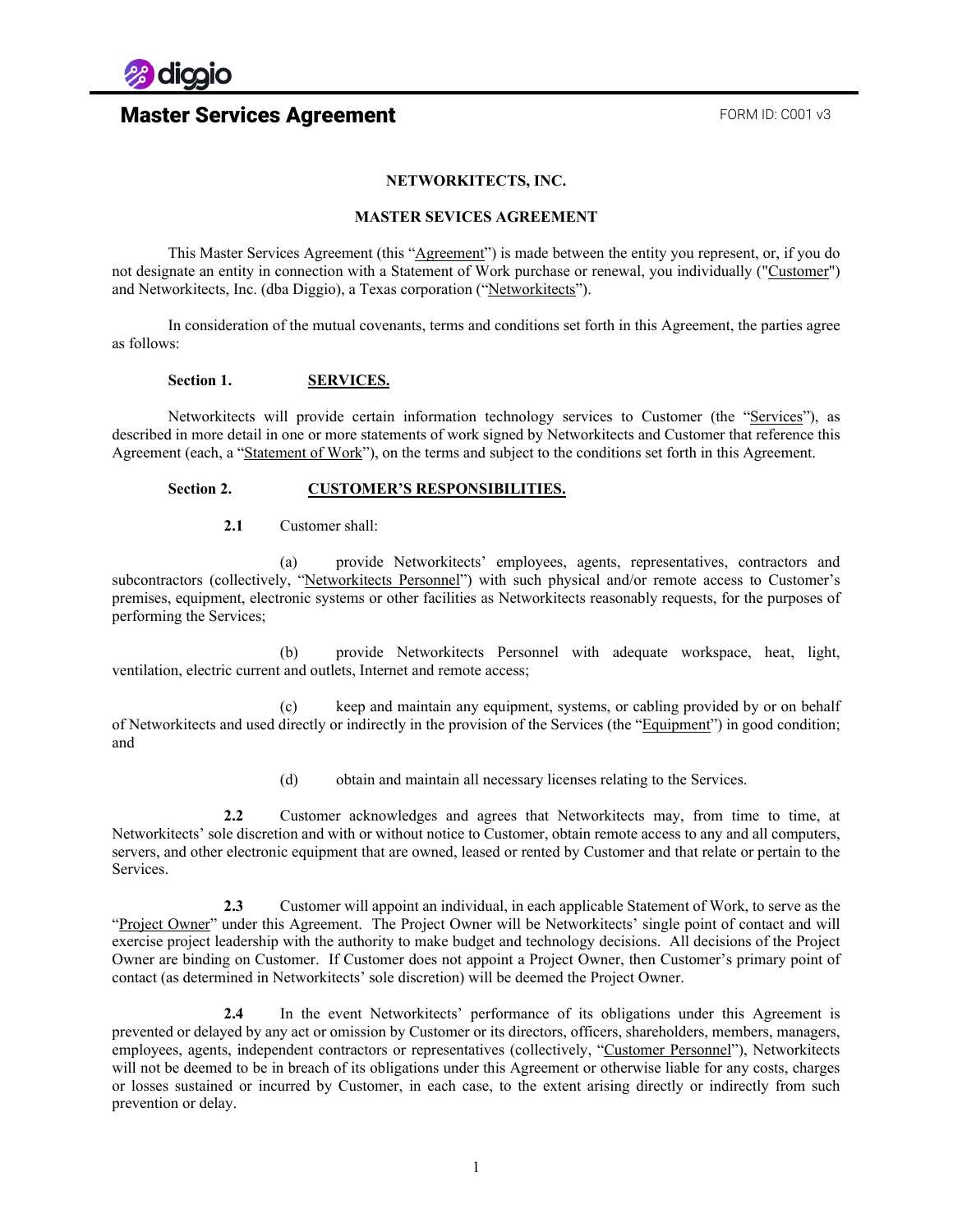

**2.5** Customer shall assume responsibility for the actions of Customer Personnel in relation to their use or consumption of the Services, and shall control Customer Personnel access to all data residing on our making use of the Services where applicable.

**2.6** Customer shall be solely responsible for the content of all "Customer Data". Customer will secure and maintain all rights to Customer Data necessary for Networkitects provide the Services without violating the rights of any third party or otherwise obligating Networkitects to Customer or to any their party. Networkitects does not and will not assume any obligations with respect to Customer Data or to Customer's use of Services other than as expressly set forth in this Master Services Agreement, any applicable Statement of Work, or as required by applicable law.

### **Section 3. TERM AND TERMINATION.**

**3.1** This Agreement shall commence on the Effective Date and shall continue thereafter until the completion of the Services under all Statements of Work, unless sooner terminated in accordance with Section [3.2.](#page-1-0)

<span id="page-1-0"></span>**3.2** Either party may terminate this Agreement and any Statement of Work, effective upon written notice to the other party (the "Defaulting Party"), if the Defaulting Party materially breaches this Agreement or any Statement of Work, and such breach is incapable of cure, or, with respect to a breach that is capable of cure, the Defaulting Party does not cure such breach within 15 days after receipt of written notice of such breach.

**3.3** Upon termination of this Agreement for any reason:

(a) the term of any Statements of Work shall immediately terminate;

<span id="page-1-2"></span>(b) Networkitects shall promptly remove any Equipment located at Customer's premises and provide reasonable cooperation and assistance to Customer upon Customer's written request and at Customer's expense (at the Current Hourly Rates, as defined below) in transitioning the Services to an alternate service provider; and

(c) Customer shall promptly pay Networkitects all unpaid fees and reimbursable expenses then due under all Statements of Work.

<span id="page-1-1"></span>**3.4** The rights and obligations of the parties set forth in this Sectio[n 3.4](#page-1-1) and Sectio[n 3.3,](#page-1-2) [Section](#page-1-3)  [4,](#page-1-3) [Section 5,](#page-2-0) [Section 6,](#page-3-0) [Section 7,](#page-3-1) [Section 8,](#page-3-2) [Section 9](#page-4-0) and [Section 10](#page-4-1) shall survive any such termination of this Agreement.

### <span id="page-1-3"></span>**Section 4. FEES AND EXPENSES; PAYMENT TERMS.**

**4.1** For purposes of this Agreement, the following terms have the meanings set forth below:

(a) "Current Hourly Rates" means the Networkitects' then-current hourly rates set forth at http://www.diggio.com/legal/rates, which rates are subject to change from time to time.

(b) "Monthly Base Rate" means the monthly base rate set forth in any Statement of

Work.

(c) "Regular Service Hours" means 8:00 am to 5:30 pm Central Time, Monday through Friday, excluding Federal holidays.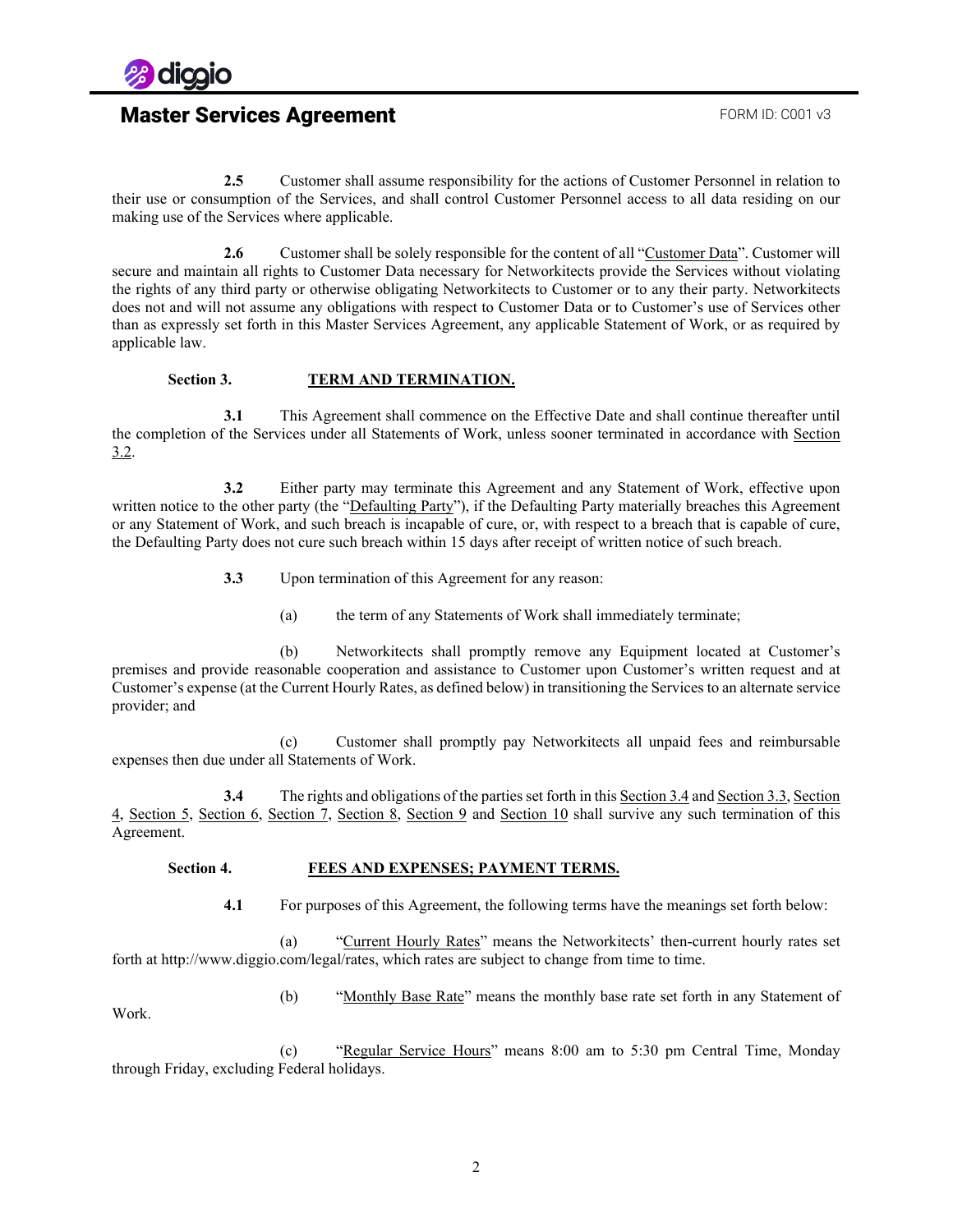

**4.2** Customer shall (a) pay Networkitects the fees set forth in the applicable Statements of Work; and (b) reimburse Networkitects for all reasonable travel and out-of-pocket expenses Networkitects incurs in connection with the performance of the Services.

**4.3** Where the Services are provided on an hourly basis, (a) such Services will be provided at the Current Hourly Rates, unless otherwise set forth in an applicable Statement of Work; and (b) if such Services are provided outside of Regular Service Hours, the Services will be subject to resource and Networkitects Personnel availability and will be provided at 1.5 times the applicable hourly rates. Networkitects reserves the right to change the Current Hourly Rates at any time, provided that it shall provide the Customer with 30 days written notice before the change shall take effect.

**4.4** Customer shall be responsible for all sales, use any other similar taxes, duties and charges of any kind imposed by any federal, state or local governmental entity on any amounts payable by Customer under this Agreement.

**4.5** Networkitects will issue invoices to Customer, and Customer shall pay all properly invoiced amounts due to Networkitects no later than the due date set forth in such invoices. In the event Networkitects has not received payment on or prior to such due date, Networkitects may (a) charge interest on any such unpaid amounts at a rate of 3% or, if lower, the maximum amount permitted by law, from the date such payment was due until the date paid; and (b) suspend performance of all Services until payment has been made in full.

**4.6** The Monthly Base Rate set forth in any Statement of Work does not include the cost of any hardware, software, equipment, or supplies or any out-of-pocket expenses incurred by Networkitects unless otherwise set forth in such Statement of Work.

### <span id="page-2-0"></span>**Section 5. OWNERSHIP OF WORK PRODUCT.**

**5.1** For purposes of this Agreement, the following terms have the following meanings:

(a) "Intellectual Property Rights" means all (a) patents, patent disclosures and inventions (whether or not patentable); (b) trademarks, service marks, trade dress, logos, corporate names and domain names, together with the goodwill associated therewith; (c) copyrights and copyrightable works (including computer programs), mask works, and rights in data and databases; (d) trade secrets, know-how and other confidential information; and (e) all other intellectual property rights, in each case whether registered or unregistered and including all applications for, and renewals or extensions of, such rights, and all similar or equivalent rights or forms of protection in any part of the world.

(b) "Pre-existing Materials" means all documents, data, know-how, methodologies, software and other materials, including computer programs, reports and specifications, provided by or used by Networkitects in connection with its performance of the Services.

(c) "Third Party Materials" means materials and information, in any form or medium, including any open-source or other software, documents, data, content, specifications, products, equipment or components of or relating to the Services that are not proprietary to Networkitects.

(d) "Work Product" means all documents, work product and other materials that are delivered to Customer under this Agreement, prepared by or on behalf of Networkitects in the course of performing the Services or otherwise during the term of this Agreement, including through collaborative efforts of Networkitects (including Networkitects Personnel) and Customer, including Customer Personnel.

**5.2** As between Networkitects and Customer, all Intellectual Property Rights, and all other rights in and to the Work Product and the Pre-existing Materials, shall be owned by Networkitects. Networkitects hereby grants Customer a non-exclusive, royalty-free license to use all such rights to the extent necessary to enable Customer to make reasonable use of the Work Product and the Services. Networkitects may terminate such license if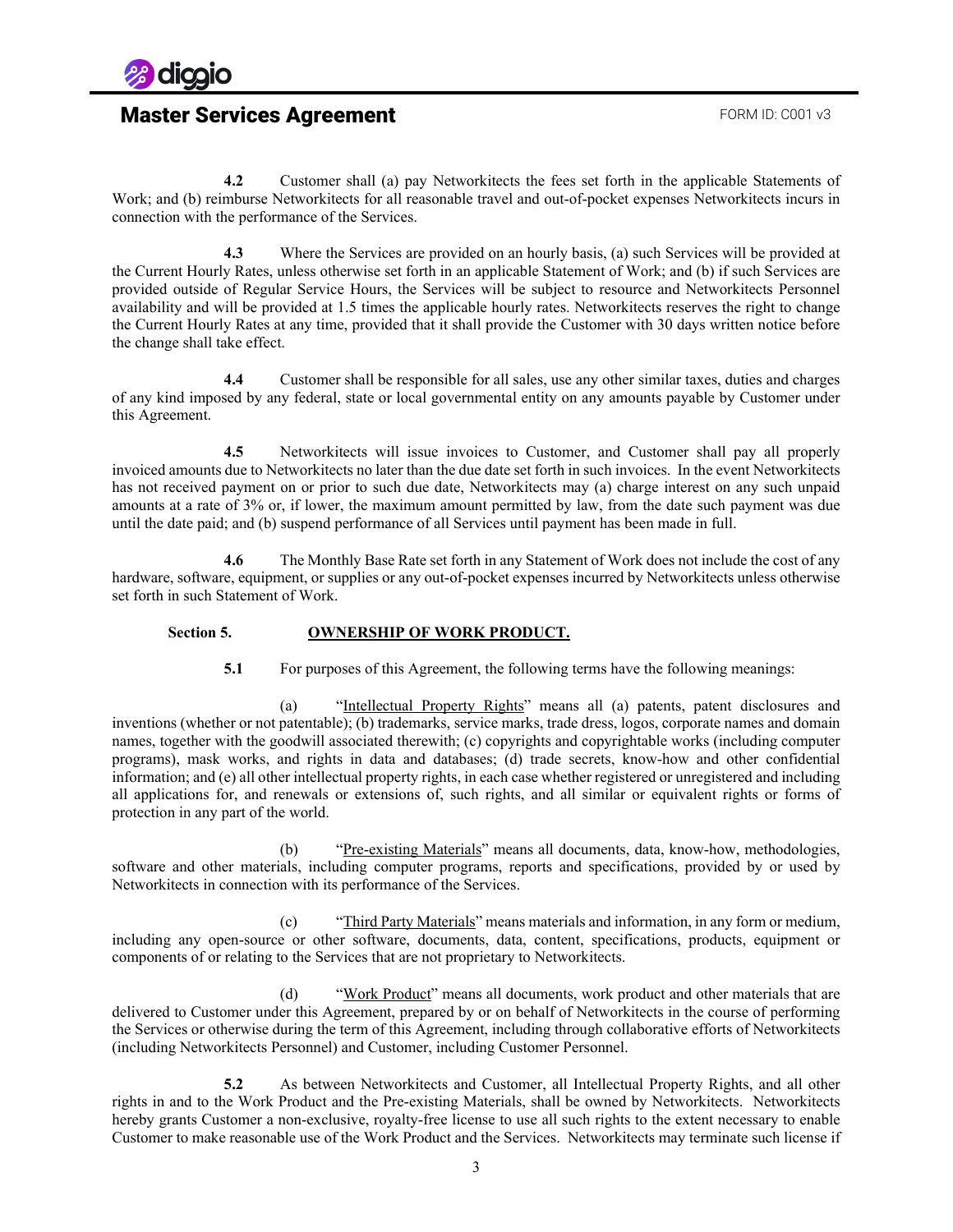

# **Master Services Agreement FORM ID: C001 v3**

Customer discloses the Work Product or attempts to sell or assign, in any capacity, any rights or interest to the Work Product to any third party (including Networkitects Personnel and Customer Personnel) without the express written consent of Networkitects, which consent may be withheld for any reason or no reason. Upon Networkitects' request, Customer must execute and deliver to Networkitects all such documents as are reasonably necessary to transfer and convey any right or interest that Customer may have or claim to the Work Product to Networkitects, and must use reasonable efforts to cause Customer Personnel to execute similar documents.

**5.3** Customer may not reverse engineer, decompile, disassemble, or work around technical limitations of Equipment or Services, except to the extent that applicable law permits it despite these limitations.

### **Section 6. NON-SOLICITATION.**

<span id="page-3-3"></span><span id="page-3-0"></span>**6.1** During the term of this Agreement and for a period of one year thereafter, Customer may not, directly or indirectly, in any manner (a) solicit, induce for employment, or hire any Networkitects Personnel; (b) solicit or induce any Networkitects Personnel for the purpose of accepting employment or performing work with or for any third party; or (c) solicit or induce any Networkitects Personnel to provide services to Customer or any third party in any capacity other than as a representative of Networkitects.

**6.2** In the event Customer breaches Sectio[n 6.1,](#page-3-3) Customer shall, on demand, pay Networkitects a sum equal to one year's basic salary or the annual fee that was payable by Networkitects to such Networkitects Personnel, plus the recruitment costs incurred by Networkitects in replacing such person.

### **Section 7. INDEMNIFICATION.**

<span id="page-3-1"></span>Customer acknowledges that by entering into and performing its obligations under this Agreement, Networkitects does not assume and should not be exposed to the business and operational risks associated with Customer's business. Accordingly, Customer shall defend, indemnify and hold harmless Networkitects and its officers, directors, Networkitects Personnel, successors and permitted assigns from and against all demands, claims, losses, damages, liabilities, deficiencies, actions, judgments, interest, awards, penalties, fines, costs or expenses of whatever kind, including reasonable attorneys' fees and the cost of enforcing the right to indemnification hereunder arising out of or resulting from Customer's breach of this Agreement or Customer's misuse of the Services and any software or hardware provided or serviced pursuant to this Agreement, including claims based on the infringement of any Intellectual Property Rights.

### **Section 8. DISCLAIMER OF WARRANTIES.**

<span id="page-3-2"></span>ALL SERVICES ARE PROVIDED "AS IS," AND NETWORKITECTS HEREBY DISCLAIMS ALL WARRANTIES, EXPRESSED, IMPLIED, STATUTORY, OR OTHERWISE, INCLUDING, WITHOUT LIMITATION, ALL IMPLIED WARRANTIES OF MERCHANTABILITY, FITNESS FOR A PARTICULAR PURPOSE, TITLE AND NON-INFRINGEMENT. WITHOUT IN ANY WAY LIMITING THE FOREGOING DISCLAIMER, NETWORKITECTS DOES NOT WARRANT THAT CUSTOMER'S USE OF SOFTWARE, HARDWARE OR OTHER EQUIPMENT FURNISHED BY NETWORKITECTS WILL BE UNINTERRUPTED, ERROR-FREE, OR SECURE, THAT DEFECTS WILL BE CORRECTED, OR THAT ANY EQUIPMENT TO WHICH ACCESS IS PROVIDED WILL BE FREE OF VIRUSES OR OTHER HARMFUL COMPONENTS. NETWORKITECTS ALSO SPECIFICALLY DISCLAIMS ANY WARRANTY THAT THE SERVICES WILL COMPLY WITH THE RULES AND LAWS OF ANY REGULATORY BODY OR ANY LOCAL, STATE OR FEDERAL GOVERNMENTAL ENTITY. ALL THIRD-PARTY MATERIALS ARE PROVIDED "AS IS" AND ANY REPRESENTATION OR WARRANTY OF OR CONCERNING ANY THIRD PARTY MATERIALS IS STRICTLY BETWEEN CUSTOMER AND THE THIRD-PARTY OWNER OR DISTRIBUTOR OF THE THIRD-PARTY MATERIALS. CUSTOMER HEREBY ACKNOWLEDGES AND AGREES THAT IT IS SOLELY RESPONSIBLE FOR ITS COMPLIANCE WITH ANY LAWS AND REGULATIONS PROMULGATED BY ANY REGULATORY BODY OR ANY LOCAL, STATE OR FEDERAL GOVERNMENTAL ENTITY TO WHICH CUSTOMER IS SUBJECT.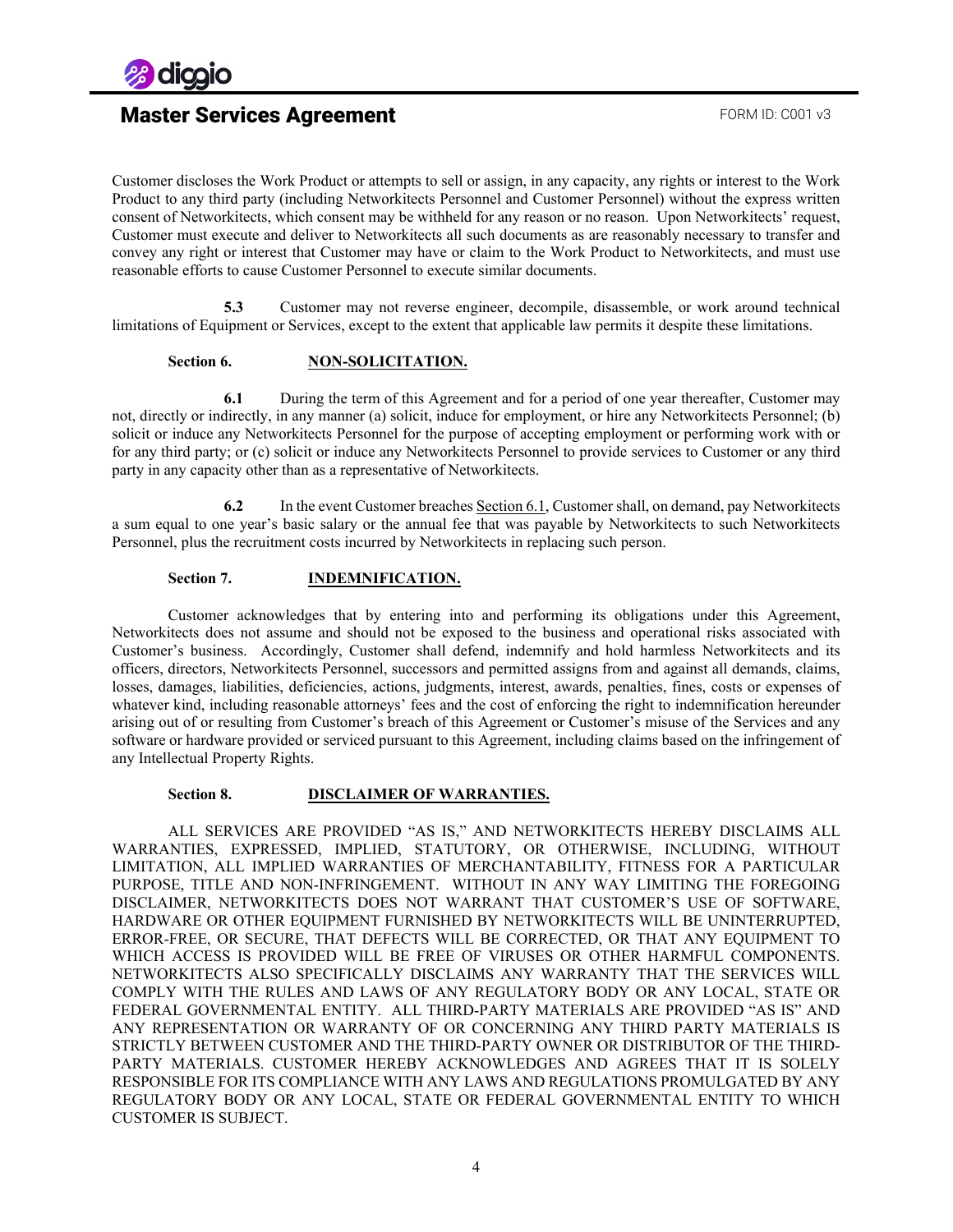

## **Master Services Agreement FORM ID: C001 v3**

### **Section 9. LIMITATION OF LIABILITY.**

<span id="page-4-0"></span>IN NO EVENT WILL NETWORKITECTS BE LIABLE TO CUSTOMER OR TO ANY THIRD PARTY FOR ANY LOSS OF USE, REVENUE OR PROFIT, LOSS, DAMAGE, CORRUPTION OR RECOVERY OF DATA, OR BREACH OF DATA OR SYSTEM SECURITY, OR FOR ANY CONSEQUENTIAL, INCIDENTAL, INDIRECT, EXEMPLARY, SPECIAL OR PUNITIVE DAMAGES WHETHER ARISING OUT OF BREACH OF CONTRACT, TORT (INCLUDING NEGLIGENCE) OR OTHERWISE. FURTHERMORE, IN NO EVENT WILL NETWORKITECTS' LIABILITY ARISING OUT OF OR RELATED TO THIS AGREEMENT, WHETHER ARISING OUT OF OR RELATED TO BREACH OF CONTRACT, TORT (INCLUDING NEGLIGENCE) OR OTHERWISE, EXCEED THE AGGREGATE AMOUNTS PAID OR PAYABLE TO NETWORKITECTS IN THE 12 MONTH PERIOD PRECEDING THE EVENT GIVING RISE TO THE CLAIM.

### **Section 10. GENERAL.**

<span id="page-4-1"></span>**10.1** Each party shall, upon the reasonable request of the other party, promptly execute such documents and perform such acts as may be necessary to give full effect to the terms of this Agreement.

**10.2** The relationship between the parties is that of independent contractors. Nothing contained in this Agreement shall be construed as creating any agency, partnership, joint venture or other form of joint enterprise, employment or fiduciary relationship between the parties, and neither party will have the authority to contract for or bind the other party in any manner whatsoever.

**10.3** Any notice required by or permitted under by this Agreement must be in writing and must be delivered to the addresses set forth on the signature page to this Agreement or to such other address as either party may specify in writing, with notice deemed given: (a) by personal delivery, when delivered personally; (b) by overnight courier, upon written verification of receipt; (c) by telecopy or facsimile transmission, upon acknowledgment of receipt of electronic transmission; or (d) by certified or registered mail, return receipt requested, upon verification of receipt.

**10.4** For purposes of this Agreement, the words "include," "includes" and "including" shall be deemed to be followed by the words "without limitation," and the word "or" is not exclusive. Unless the context otherwise requires, references in this Agreement to Sections and Statements of Work refer to Sections of and Statements of Work attached to this Agreement. This Agreement shall be construed without regard to any presumption or rule requiring construction or interpretation against the party drafting an instrument or causing any instrument to be drafted. The Statements of Work referred to in this Agreement shall be construed with, and as an integral part of, this Agreement.

**10.5** This Agreement, together with all Statements of Work and any other document incorporated herein by reference, constitutes the sole and entire agreement of the parties with respect to the subject matter contained herein, and supersedes all prior and contemporaneous understandings and agreements, both written and oral, with respect to such subject matter.

**10.6** Neither party may assign, transfer or delegate any or all of its rights or obligations under this Agreement, without the prior written consent of the other party. Any attempted assignment, transfer or other conveyance in violation of the foregoing shall be null and void. This Agreement shall be binding upon and shall inure to the benefit of the parties and their respective successors or permitted assigns.

**10.7** The headings in this Agreement are for reference only and shall not affect the interpretation of this Agreement.

**10.8** This Agreement may only be amended, modified or supplemented by an agreement in writing signed by each party to this Agreement. No waiver by any party of any of the provisions of this Agreement will be effective unless explicitly set forth in writing and signed by the party so waiving. Except as otherwise set forth in this Agreement, no failure to exercise, or delay in exercising, any rights, remedy, power or privilege arising from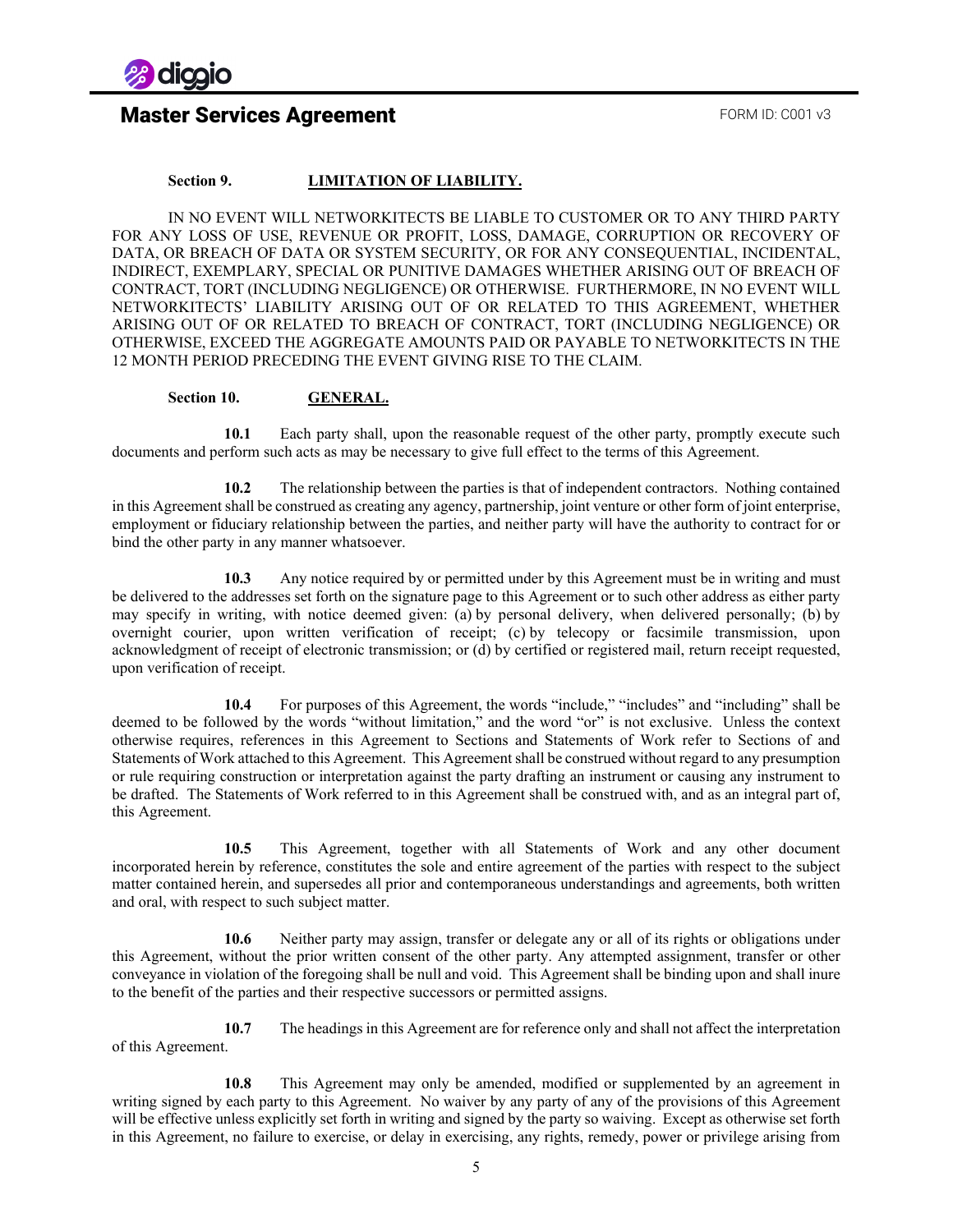

this Agreement will operate or be construed as a waiver thereof; nor will any single or partial exercise of any right, remedy, power or privilege under this Agreement preclude any other or further exercise thereof or exercise of any other right, remedy, power or privilege.

**10.9** If any provision of this Agreement is held by a court of law to be illegal, invalid, or unenforceable, such provision will be deemed amended to achieve as nearly as possible the same economic effect as the original provision, and the legality, validity, and enforceability of the remaining provisions of this Agreement will not be affected or impaired thereby.

**10.10** This Agreement will be governed by and interpreted under the laws of Texas, as such laws are applied to agreements entered into and to be performed entirely within Texas between Texas residents. If a suit, action, or proceeding under or regarding the subject matter of this Agreement (an "Action") is brought, the party bringing such Action shall bring such Action in the federal and state courts located in Austin, Texas, and, in such event, (a) any counterclaims must be brought in such courts, (b) each party hereby irrevocably waives any objection that it may now or hereafter have to the laying of venue of any such Action in Austin, Texas, and (c) each party further irrevocably waives any claim that Austin, Texas is not a convenient forum for any such Action. Notwithstanding the foregoing, in actions seeking to enforce any order or any judgment of such federal or state courts located in Texas, such personal jurisdiction will be nonexclusive.

**10.11** Each party irrevocably and unconditionally waives any right it may have to a trial by jury with respect to any Action arising out of or relating to this Agreement or the Services.

**10.12** Customer's breach of the obligations unde[r Section 5](#page-2-0) o[r Section 6](#page-3-0) will result in irreparable and continuing damage to Networkitects for which there will be no adequate remedy at law. If there is such a breach, then Networkitects will be entitled to injunctive relief or a decree for specific performance, and such other and further relief as may be proper (including monetary damages).

**10.13** In no event will either party be liable or responsible to the other party, or be deemed to have defaulted under or breached this Agreement, for any failure or delay in fulfilling or performing any term of this Agreement, (except for any payment obligation), when and to the extent such failure or delay is caused by any circumstances beyond such party's reasonable control, including acts of God, flood, fire, earthquake or explosion, war, terrorism, invasion, riot or other civil unrest, embargoes or blockades in effect on or after the date of this Agreement, national or regional emergency, strikes, labor stoppages or slowdowns or other industrial disturbances, passage of law or any action taken by a governmental or public authority, including imposing an embargo, export or import restriction, quota or other restriction or prohibition or any complete or partial government shutdown, or national or regional shortage of adequate power or telecommunications or transportation.

**10.14** In the event that any action, suit, or other legal or administrative proceeding is instituted or commenced by either party hereto against the other party arising out of or related to this Agreement, the prevailing party shall be entitled to recover its actual attorneys' fees and court costs from the non-prevailing party

**10.15** Each party represents and warrants to the other party that: (a) it is duly organized, validly existing and in good standing as a corporation or other entity under the laws of the jurisdiction of its incorporation or other organization; (b) it has the full right, power and authority to enter into and perform its obligations and grant the rights, licenses, consents and authorizations it grants or is required to grant under this Agreement; (c) the execution of this Agreement by its representative whose signature is set forth at the end of this Agreement has been duly authorized by all necessary corporate or organizational action of such party; and (d) when executed and delivered by both parties, this Agreement will constitute the legal, valid and binding obligation of such party, enforceable against such party in accordance with its terms.

**10.16** This Agreement is for the sole benefit of the parties hereto and their respective successors and permitted assigns and nothing herein, express or implied, is intended to or shall confer upon any other person any legal or equitable right, benefit or remedy of any nature whatsoever under or by reason of this Agreement.